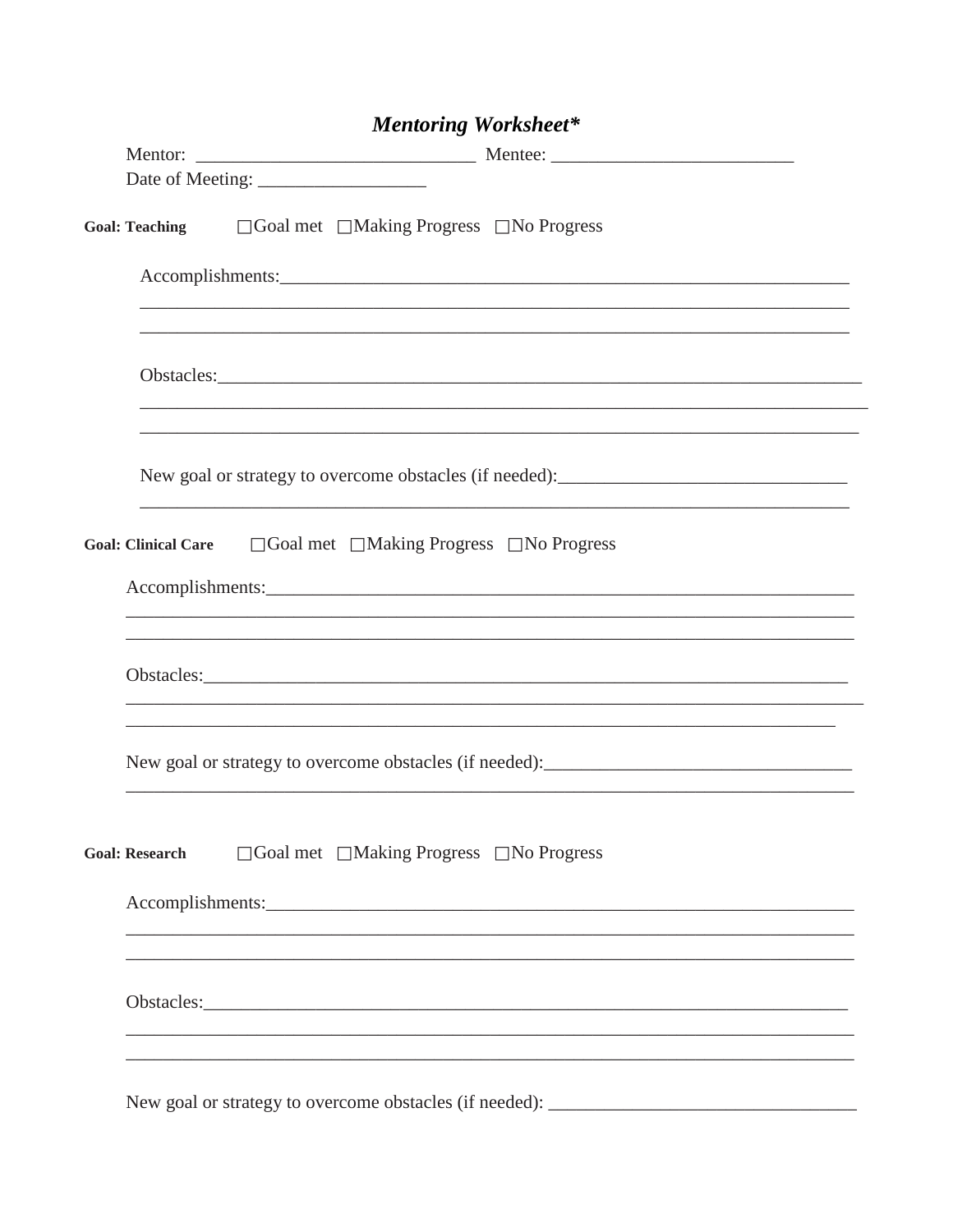| $\Box$ Goal met $\Box$ Making Progress $\Box$ No Progress<br><b>Goal: Service</b>          |  |  |  |  |
|--------------------------------------------------------------------------------------------|--|--|--|--|
|                                                                                            |  |  |  |  |
|                                                                                            |  |  |  |  |
|                                                                                            |  |  |  |  |
| $\Box$ Goal met $\Box$ Making Progress $\Box$ No Progress<br><b>Goal: Self Development</b> |  |  |  |  |
|                                                                                            |  |  |  |  |
| ,我们也不能在这里的人,我们也不能在这里的人,我们也不能在这里的人,我们也不能在这里的人,我们也不能在这里的人,我们也不能在这里的人,我们也不能在这里的人,我们也          |  |  |  |  |
|                                                                                            |  |  |  |  |
| $\Box$ Making Progress $\Box$ No Progress<br>$\Box$ Goal met<br><b>Goal: Networking</b>    |  |  |  |  |
|                                                                                            |  |  |  |  |
|                                                                                            |  |  |  |  |
| New goal or strategy to overcome obstacles (if needed): _________________________          |  |  |  |  |